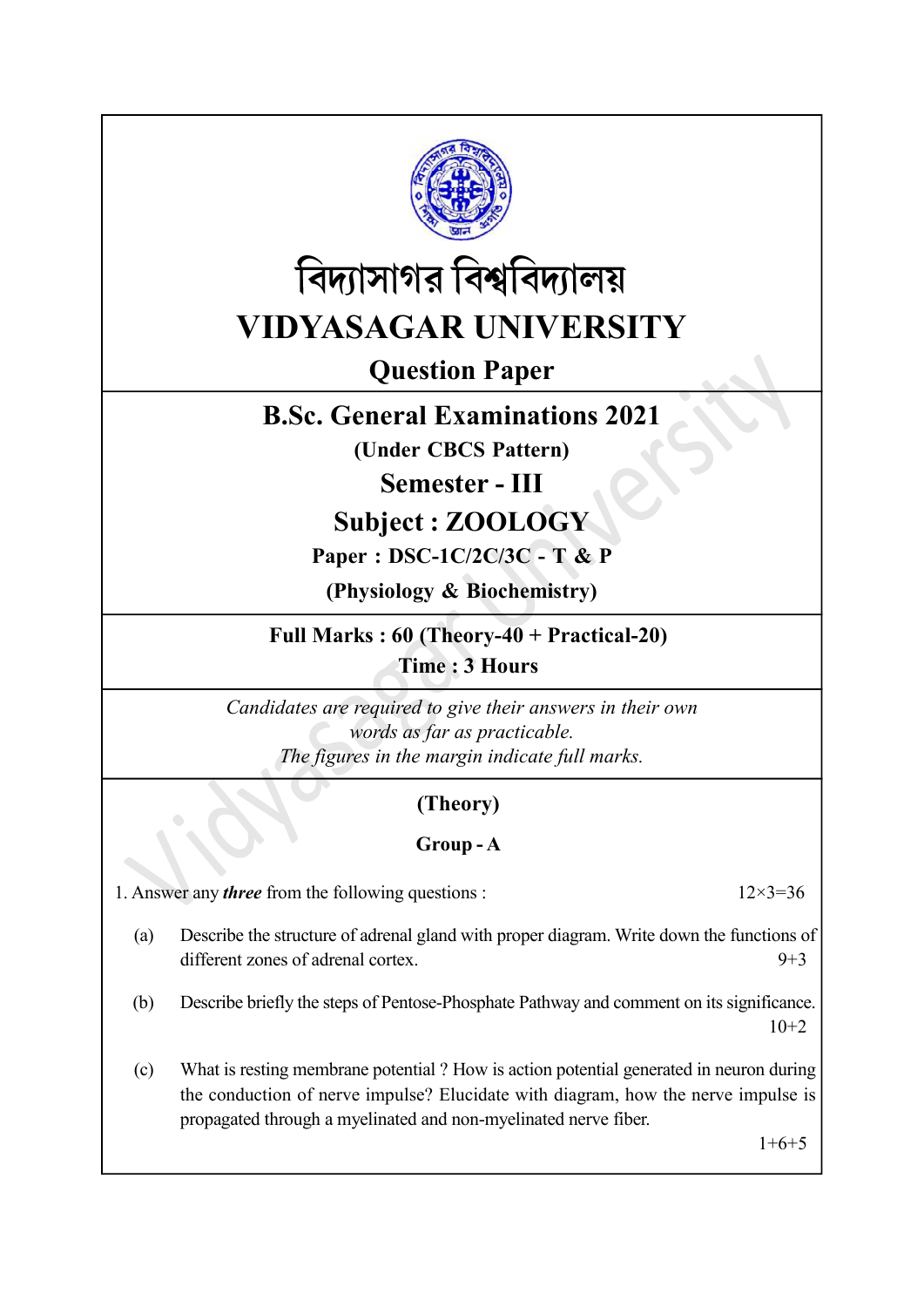- (d) Distinguish between Oxidative and Non-oxidative deamination with suitable example. Write down the steps of  $\beta$ -oxidation of palmitic acid.  $5+7$
- (e) Describe the structure of a mammalian nephron with diagram. Explain briefly the role of Counter-current mechanism of urine formation. 6+6
- (f) What is junctional tissue of heart ? Describe the role of hemoglobin in oxygen transport. 4+8

#### Group - B

2. Answer any *two* from the following questions :

- (a) Define : Gluconeogenesis.
- (b) State the role of troponin and tropomyosin in muscle contraction.
- (c) What is Vital Capacity (VC) ?
- (d) Define : Michaelis constant.

## বঙ্গানবাদ

#### বিভাগ-ক

১. নিম্নলিখিত যে কোনো তিনটি প্রশ্নের উত্তর দাও ঃ

সচিত্র অ্যাড্রিনাল গ্রন্থির গঠন বর্ণনা কর। অ্যাড্রিনাল গ্রন্থির কর্টেক্সের বিভিন্ন অঞ্চলের কার্য উল্লেখ কর।  $(\overline{\Phi})$  $\geq +\infty$ 

- পেন্টোজ-ফসফেট পথের (Pentose-Phosphate Pathway) ধাপগুলি সংক্ষেপে উল্লেখ কর এবং এর (খ) গুরুত্ব লেখ।  $5 + 02$
- (গ) স্থিতি বিভব (resting membrane potential) কি? স্নায়ুর আবেগ প্রবাহের সময় নিউরনে ক্রিয়া বিভব (action potential) কিভাবে উৎপন্ন হয়? মায়েলিনযুক্ত ও মায়েলিন-বিহীন স্নায়ুতে, স্নায়ুর আবেগ প্রবাহ সচিত্র ব্যাখ্যা কর।  $3 + 4 + 6$
- (ঘ) উপযুক্ত উদাহরণসহ Oxidative ও Non-Oxidative deamination -এর পার্থক্য লেখ। পামিটিক জ্যাসিডের β-জারণের (β-oxidation of palmitic acid) ধাপগুলি লেখ।

 $\mathcal{Y} \circ \mathcal{Y} = \mathcal{Y} \circ \mathcal{Y}$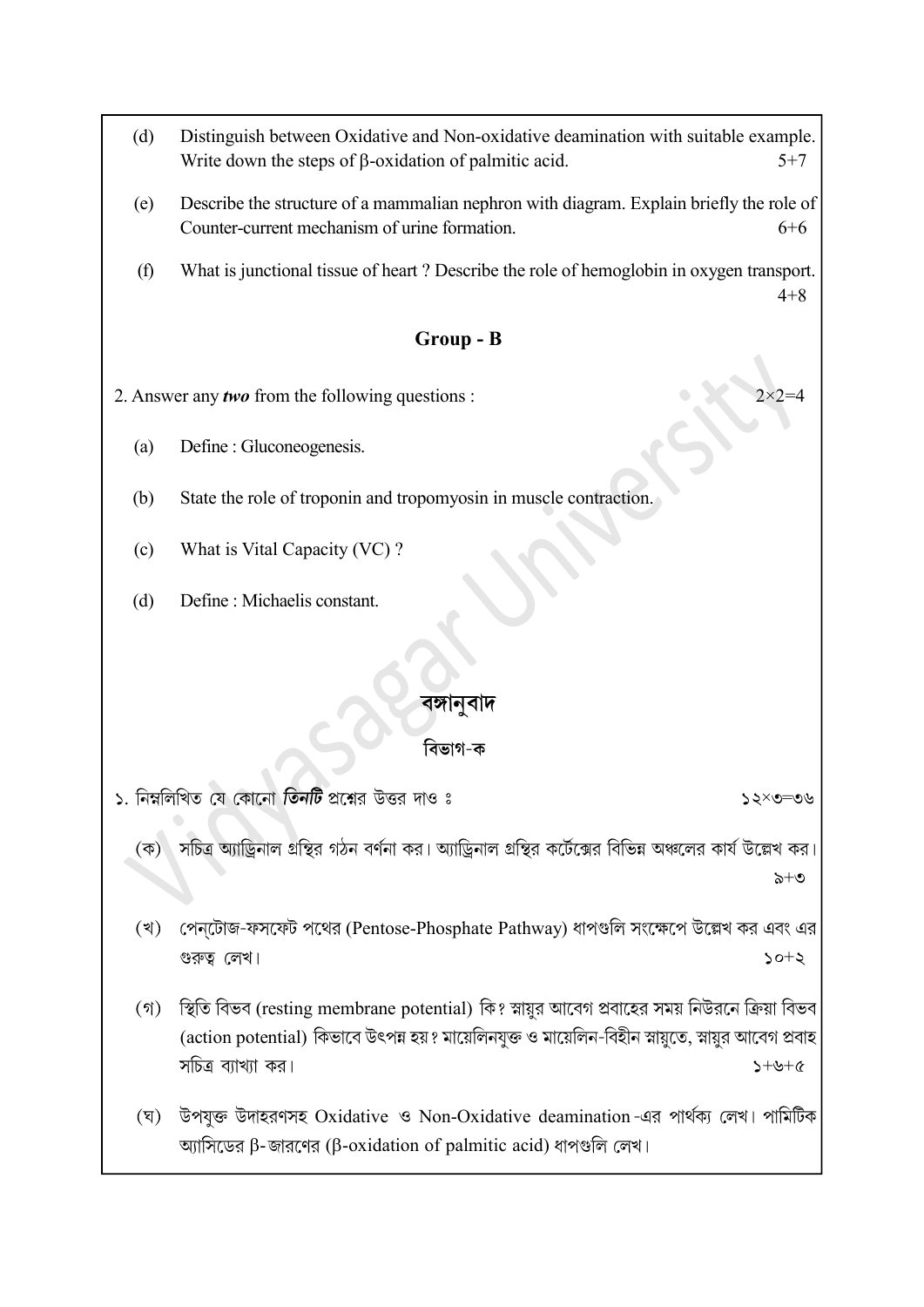- (ঙ) সচিত্র স্তন্যপায়ী প্রাণীর নেফ্রনের গঠন বর্ণনা কর। মূত্র উৎপাদনে কাউন্টার কারেন্ট পদ্ধতির (Counter- $Current\ mechanism)$  ভূমিকা ব্যাখ্যা কর।
- $(5)$  হাংপিণ্ডের সংযোজী কলা (junctional tissue of hear) কি? অক্সিজেন পরিবহনে হিমোগ্লোবিনের ভূমিকা বর্ণনা কর।  $8+b$

#### বিভাগ-খ

- ২. নিম্নলিখিত যে কোনো *দুটি* প্রশ্নের উত্তর দাও ঃ
	- সংজ্ঞা লেখ : নিওগলুকোজেনেসিস। (ক)
	- (খ) পেশী সংকোচনে ট্রোপোনিন (troponin) ও ট্রোপোমায়োসিন (tropomyosin)-এর ভূমিকা লেখ।
	- ভাইটাল ক্যাপাসিটি কি?  $($ গ)
	- (ঘ) সংজ্ঞা লেখ: মাইকেলিস ধ্রুবক।

# (Practical) Paper - DSC-1C/2C/3C-P (Physiology & Biochemistry) Marks : 20

## Group - A

1. Answer any one from the following questions :  $15 \times 1 = 15$ 

- (a) Describe suitable qualitative tests to identify presence of Glucose and Sucrose in a given solution.  $7\frac{1}{2} + 7\frac{1}{2}$
- (b) Describe the principle and procedure of total protein estimation in a given solution by Lowry's method. 15
- (c) State the principle and procedure of preparation of Haemin crystal from your blood. How can you differentiate between the Haemin crystal of man and guinea pig morphologically? 5+8+2

 $\xi \times \xi = 8$